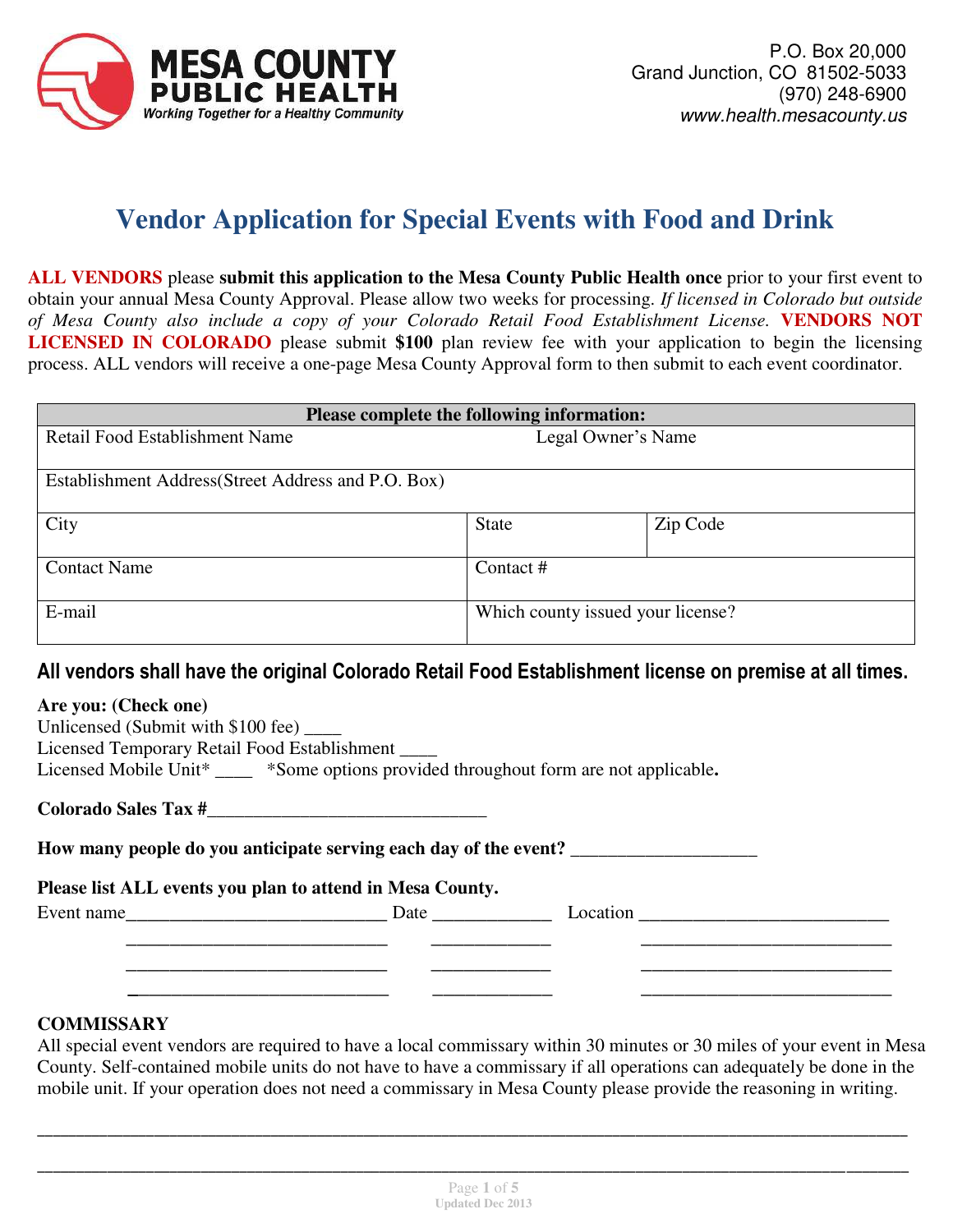#### **MENU-In addition to detailing processes below please submit a complete menu with this application.**

List all items requiring preparation below. Place a  $\sqrt{ }$  in the appropriate box stating where each process takes place.

| $\sim$ 1 $\sim$       |             |             |             | $C = \text{Commissary}/\text{Commercial Kitchen } E = \text{Event}$ |             |                      |             |           |             |               |             |                 |             |                |
|-----------------------|-------------|-------------|-------------|---------------------------------------------------------------------|-------------|----------------------|-------------|-----------|-------------|---------------|-------------|-----------------|-------------|----------------|
| Food                  |             | <b>Thaw</b> |             | Cut/<br><b>Assemble</b>                                             |             | Cook/<br><b>Bake</b> |             | Cool      |             | <b>Reheat</b> |             | Cold<br>Holding |             | Hot<br>Holding |
|                       | $\mathbf C$ | $\bf{E}$    | $\mathbf C$ | ${\bf E}$                                                           | $\mathbf C$ | $\bf{E}$             | $\mathbf C$ | ${\bf E}$ | $\mathbf C$ | $\bf{E}$      | $\mathbf C$ | ${\bf E}$       | $\mathbf C$ | ${\bf E}$      |
| <b>Example: Chili</b> | $\sqrt{ }$  |             | $\sqrt{ }$  |                                                                     | $\sqrt{ }$  |                      | $\sqrt{ }$  |           | V           |               |             |                 |             | $\sqrt{ }$     |
| 1.                    |             |             |             |                                                                     |             |                      |             |           |             |               |             |                 |             |                |
| 2.                    |             |             |             |                                                                     |             |                      |             |           |             |               |             |                 |             |                |
| 3.                    |             |             |             |                                                                     |             |                      |             |           |             |               |             |                 |             |                |
| 4.                    |             |             |             |                                                                     |             |                      |             |           |             |               |             |                 |             |                |
| 5.                    |             |             |             |                                                                     |             |                      |             |           |             |               |             |                 |             |                |
| 6.                    |             |             |             |                                                                     |             |                      |             |           |             |               |             |                 |             |                |
| 7.                    |             |             |             |                                                                     |             |                      |             |           |             |               |             |                 |             |                |
| 8.                    |             |             |             |                                                                     |             |                      |             |           |             |               |             |                 |             |                |
| 9.                    |             |             |             |                                                                     |             |                      |             |           |             |               |             |                 |             |                |
| 10.                   |             |             |             |                                                                     |             |                      |             |           |             |               |             |                 |             |                |
| 11.                   |             |             |             |                                                                     |             |                      |             |           |             |               |             |                 |             |                |
| 12.                   |             |             |             |                                                                     |             |                      |             |           |             |               |             |                 |             |                |
| 13.                   |             |             |             |                                                                     |             |                      |             |           |             |               |             |                 |             |                |
| 14.                   |             |             |             |                                                                     |             |                      |             |           |             |               |             |                 |             |                |
| 15.                   |             |             |             |                                                                     |             |                      |             |           |             |               |             |                 |             |                |

# **FOOD HANDLING AT THE COMMISSARY**

# **Cooling**

How will foods be rapidly cooled to 41°F or below? (mark all that apply)

- $\Box$  Shallow pans (less than 4") in refrigerator or cooler
- $\Box$  Using an ice-bath to cool the food product
- $\Box$  Ice paddle or wand
- Other (specify) \_\_\_\_\_\_\_\_\_\_\_\_\_\_\_\_\_\_\_\_\_\_\_\_\_\_\_\_\_\_\_\_\_\_\_\_\_\_\_\_\_\_\_\_\_\_\_

# **Reheating**

How will foods be re-heated to at least  $165^{\circ}$  F? (mark all that apply)

- □ Microwave
- $\Box$  Grill
- $\Box$  Oven/ Stove
- $\Box$  Hot plate
- Other (specify) \_\_\_\_\_\_\_\_\_\_\_\_\_\_\_\_\_\_\_\_\_\_\_\_\_\_\_\_\_\_\_\_\_\_\_\_\_\_\_\_\_\_\_\_\_\_\_

#### **Transport**

Please provide the distance that you will be transporting food to the event?

What equipment will you use to control temperatures during transport?

- $\Box$  Coolers with Ice
- $\Box$  Cambros for cold foods
- $\Box$  Cambros for hot foods
- $\Box$  Commercial refrigeration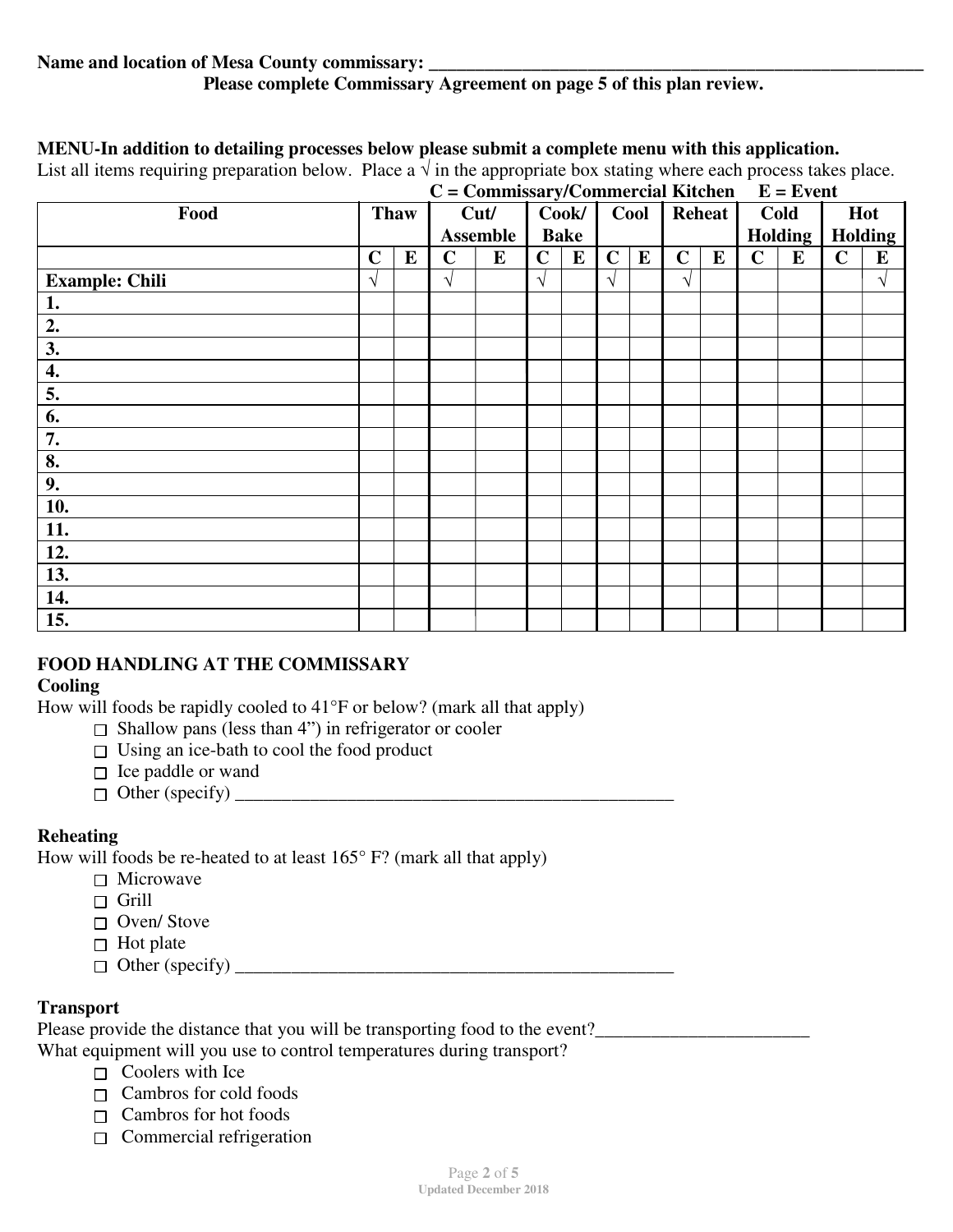$\Box$  Other (specify)  $\Box$ 

#### **HANDWASHING SET-UP**

 A hand-washing station WITHIN each booth or unit is REQUIRED unless only prepackaged foods requiring no preparation and / or cooking are to be served. Please check the space below that applies to your booth / unit.

- $\Box$  I will be serving only prepackaged foods that require no preparation and/or cooking.
- $\Box$  I have a handwash sink with hot and cold water under pressure supplied with soap and paper towels.

 $\Box$  I am a temporary event set up and will be serving open foods or beverages and will provide the following

- for hand-washing:
	- **1)** A minimum of **5** gallons of warm potable water that must be refilled as needed in a
		- container with a 'hands-free' spigot (both hands can be washed under running water at the same time)
	- **2)** Soap
	- **3)** Dispensed paper towels
	- **4)** Tall container or large trash can to catch wastewater until it is properly disposed

*NOTE: Hand 'sanitizers' are NOT an acceptable substitute for required hand-washing set-up.* 

#### **POTABLE AND WASTE WATER**

| Where will you obtain water? $\Box$ Commissary $\Box$ At event                                                                 |                                            |                                                                                                                                                                                                                     |
|--------------------------------------------------------------------------------------------------------------------------------|--------------------------------------------|---------------------------------------------------------------------------------------------------------------------------------------------------------------------------------------------------------------------|
|                                                                                                                                |                                            |                                                                                                                                                                                                                     |
| If using a hose(s), do you have a backflow preventer for each hose you will be using?                                          |                                            |                                                                                                                                                                                                                     |
| Where will wastewater be disposed?<br>$\Box$ Commissary                                                                        |                                            | □ Approved on-site receptacle at event □ Other _________________________________                                                                                                                                    |
|                                                                                                                                |                                            | Wastewater CANNOT be dumped on the ground or into storm drains. Water must be placed in approved receptacle or<br>sanitary sewer. Please find out from your event coordinator where this is located for each event. |
| <b>FOOD HANDLING AT THE BOOTH</b>                                                                                              |                                            |                                                                                                                                                                                                                     |
| <b>Hot Food Items</b>                                                                                                          |                                            |                                                                                                                                                                                                                     |
| 1. How will these foods be cooked at the event? (mark all that apply)                                                          |                                            |                                                                                                                                                                                                                     |
| $\Box$ Grill                                                                                                                   | $\Box$ Hot plate                           |                                                                                                                                                                                                                     |
| $\Box$ Deep fat fryer                                                                                                          | $\Box$ Oven/Stove                          |                                                                                                                                                                                                                     |
| $\Box$ Microwave                                                                                                               | $\Box$ Smoker                              |                                                                                                                                                                                                                     |
|                                                                                                                                |                                            |                                                                                                                                                                                                                     |
| 2. How will hot foods be held at 135°F or above at the event? (mark all that apply)                                            |                                            |                                                                                                                                                                                                                     |
| (Sterno burners are prohibited)                                                                                                |                                            |                                                                                                                                                                                                                     |
| $\Box$ Steam table                                                                                                             | $\hfill\Box$<br>Held on grill until served |                                                                                                                                                                                                                     |
| $\Box$ Served immediately after cooking                                                                                        |                                            |                                                                                                                                                                                                                     |
| 3. What utensils will you use to dispense or serve the hot items?                                                              |                                            |                                                                                                                                                                                                                     |
| <b>Cold Food Items</b>                                                                                                         |                                            |                                                                                                                                                                                                                     |
| 1. How will cold foods be held at $41^{\circ}$ F or below at the event? (mark all that apply)<br>$\Box$ Refrigerator / freezer |                                            |                                                                                                                                                                                                                     |
| $\Box$ Ice chest - must be drainable and foods stored in sealed containers                                                     |                                            |                                                                                                                                                                                                                     |
|                                                                                                                                |                                            |                                                                                                                                                                                                                     |

3. What kind and how many food thermometers (0-220°F) do you have?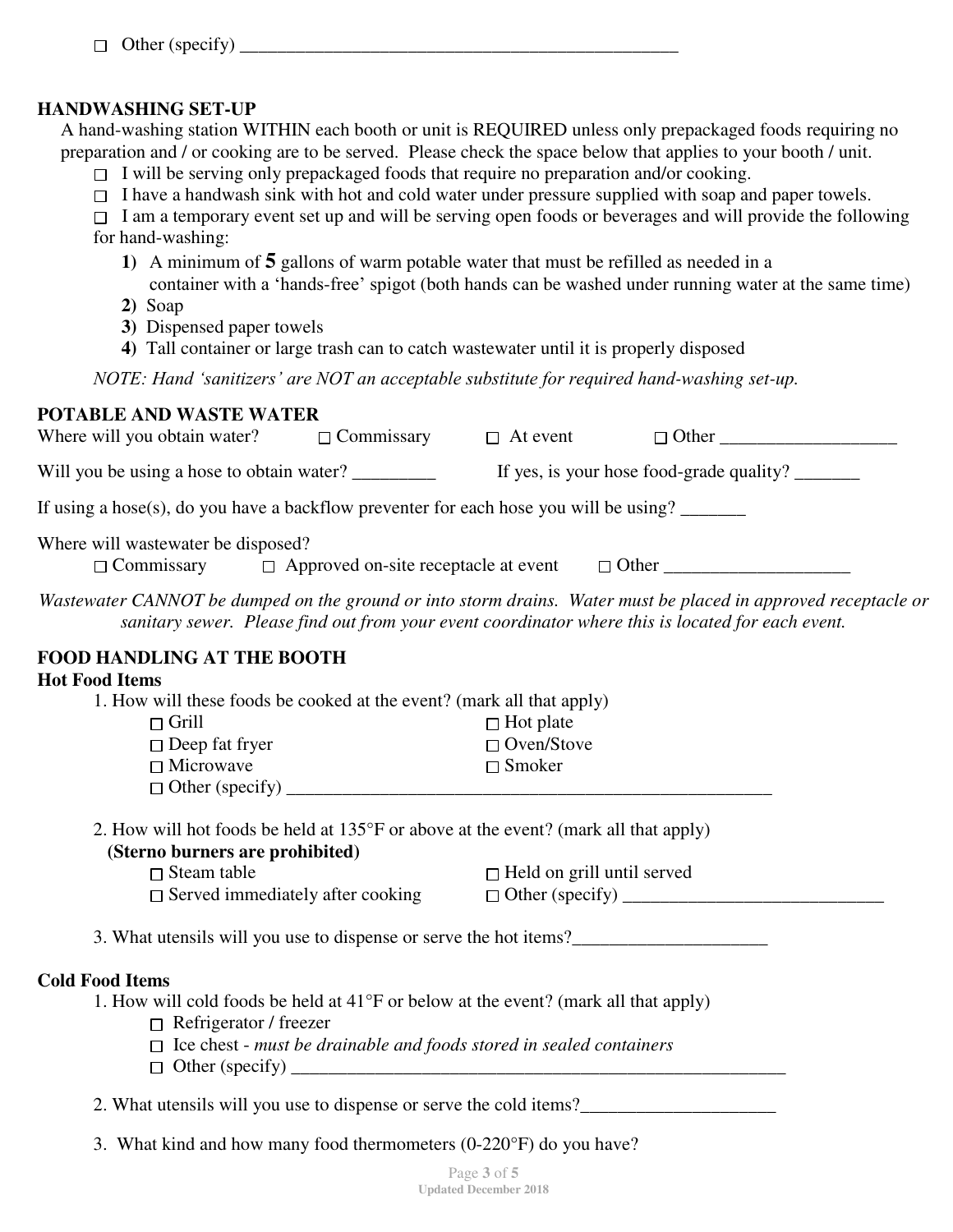| <b>OPERATIONS</b> |                                                | How will you prevent bare hand contact with ready to eat foods?<br>$\square$ Tongs $\square$ Food-grade disposable gloves $\square$ Deli tissues             |                                                                  |            |
|-------------------|------------------------------------------------|--------------------------------------------------------------------------------------------------------------------------------------------------------------|------------------------------------------------------------------|------------|
|                   |                                                | Where will vegetables and/or fruit be washed? __________________________________                                                                             |                                                                  | $\Box$ N/A |
|                   |                                                | <b>Where will utensil washing take place?</b> (Washing utensils in 3 wash tubs is not allowed.)<br>$\Box$ Commercial 3-compartment sink in booth/mobile unit |                                                                  |            |
|                   | What sanitizer will be used for wiping cloths? |                                                                                                                                                              | $\Box$ Chlorine $\Box$ Quaternary Ammonia $\Box$ Other (specify) |            |
|                   |                                                | *Test kits shall be provided to test sanitizer concentrations.*                                                                                              |                                                                  |            |

### **BOOTH LAYOUT- Provide a drawing of the Temporary Food Establishment or Mobile Unit.** Identify all equipment. The layout shall include the following:

| $\Box$ Cooking equipment<br>$\Box$ Hand washing facilities | $\Box$ Hot and cold holding equipment<br>$\Box$ Work surfaces |
|------------------------------------------------------------|---------------------------------------------------------------|
| $\Box$ Food and single service storage                     | $\Box$ Garbage containers                                     |
| $\Box$ Customer service area                               | $\Box$ Personal item storage/ Break area                      |

# **\*\*\*PLEASE SUBMIT A COPY OF THE MENU WITH THE APPLICATION\*\*\***

# **Submit to:**

Mesa County Public Health PO Box 20,000-5033 Grand Junction, CO 81502 environmental.health@mesacounty.us Ph (970)248-6960 Fax (970)248-6923

#### **DEPARTMENT USE ONLY**

| Type:              | $\Box$ New $\Box$ Turnkey | Fee: | $\neg N/A$ | $\square$ \$100 | Receipt $#$ |     | Date paid:                                            |
|--------------------|---------------------------|------|------------|-----------------|-------------|-----|-------------------------------------------------------|
| EH Specialist      |                           |      |            |                 |             |     | Type Special Event Open or Special Event Pre-packaged |
| Program Element    |                           |      |            |                 | Frequency   | 0.5 |                                                       |
| Menu risk $1 \t 2$ |                           | N/A  |            |                 | Enter date  |     |                                                       |